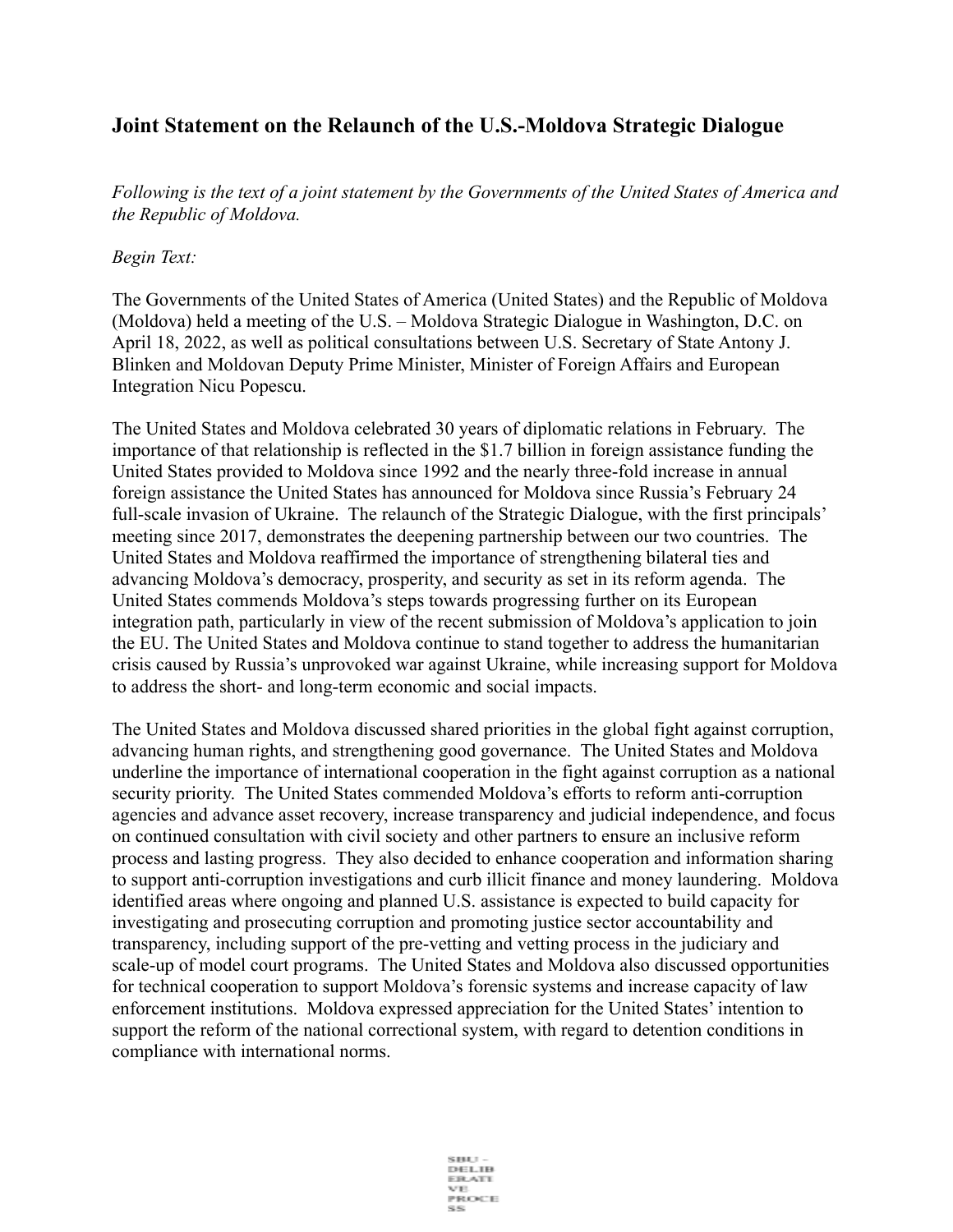The governments acknowledged the crucial role that free and independent media play in a democracy and affirmed their commitment to continued partnership to promote a level playing field in Moldova's media sector, support independent media, and advance rights-respecting policies to counter Russian disinformation.

The United States and Moldova recognized the importance of further cooperation to strengthen democracy and promote human rights. They discussed increasing protections for vulnerable communities, including women, LGBTQI+ persons, Roma, the Jewish community, persons with disabilities, and refugees, as well as addressing impunity for hate-based crimes. They also discussed the importance of making progress on legislation for restitution of or compensation for Jewish communal property and also property of other religious groups stolen by the Nazis and subsequently nationalized during the Soviet period. The United States and Moldova discussed further cooperation to conduct mapping of communal properties that represent historical or cultural value for the Jewish community and to study the practice of other countries in this regard.

The United States underscored its continued respect for Moldova's constitutional neutrality and its steadfast support for Moldova's sovereignty and territorial integrity. The United States and Moldova acknowledged the dramatic change in the regional security situation caused by Russia's unprovoked war against Ukraine and its impacts on Moldova and other countries in the region. Within the security working group, they discussed efforts to promote reforms and modernize Moldova's security sector, including border management, law enforcement, national defense, and support to international peacekeeping operations as a crisis response tool requiring a focused, capability-based approach.

The discussions highlighted ongoing efforts to promote cooperation and build capacity to strengthen Moldova's border security and help authorities combat cross-border threats. The United States and Moldova also discussed the importance of building and strengthening cybersecurity capacities, including working together to help implement Moldova's plans for government cyber modernization and to identify and protect critical infrastructure. The Moldovan side also expressed the need to enhance strategic communication capabilities to further build resilience and counter disinformation as part of its crisis response.

The United States and Moldova paid particular attention to ensuring Moldovan authorities have the resources necessary to continue effectively to receive refugees fleeing Russia's unprovoked war against Ukraine and to provide protection for vulnerable populations.

Cooperation on economic and energy issues remains a cornerstone of the bilateral relationship. Both countries emphasized the importance of strengthening Moldova's energy security and ongoing cooperation to promote market reforms and integrate Moldova's energy systems with the rest of Europe. They intend to continue to cooperate in support of Moldova's energy diversification and to reduce its dependence on Russian energy supplies. Further cooperation also will contribute to sustainable development of the Moldovan energy sector, through development of renewable energy sources and reducing energy consumption by promoting energy efficiency. They discussed economic and commercial engagement to increase Moldova's prosperity, including additional U.S. assistance to advance the transparency, efficiency, and